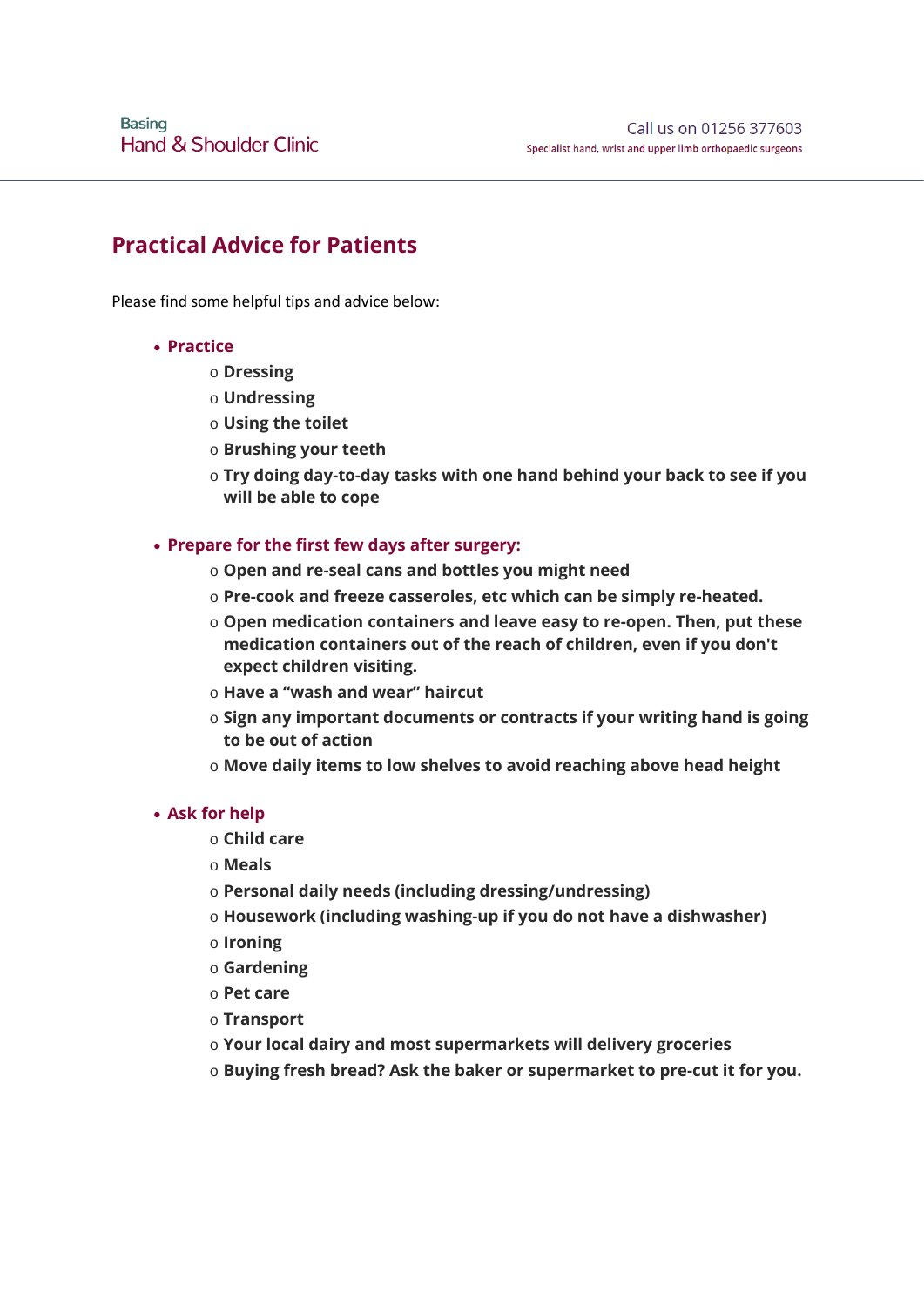# It helps to have...

## • **In the shower**

- o **Plastic bags and rubber bands to cover bandages -small bin liners will do. Use two at a time.**
- o **Bottle sponge (soft sponge on a long stick) - for the armpit of your "good" hand.**
- o **Shower brush**
- o **A hair brush in the shower will help you to wash your hair.**
- o **Cotton terry cloth bathrobe - to dry your back.**

## • **In the bathroom**

- o **Toothpaste, shampoo, etc. in flip-top or pump (not screw top) dispensers.**
- o **Consider an electric razor.**
- o **A Marigold glove may help to prevent your hand getting wet if you wet shave, and also give you more grip.**
- o **Flossers (dental floss on a "Y" shaped handle).**

### • **In the bedroom**

- o **Large sleeve shirts and tops.**
- o **Put away clothing with buttons, fasteners or snaps in the back or which uses drawstrings. Zips may be difficult to operate one-handed.Loose clothes with no buttons etc will be simpler to put on and take off.**
- o **Sports bra or a camisole instead of a bra**

Many patients undergoing hand surgery will be treated as day case patients, although some will require an overnight stay. Your surgeon will have discussed this with you prior to your admission.

Please leave rings, watches and jewellery at home for security as you will be asked to remove them prior to surgery. Ladies should remove all nail polish and acrylic false nails prior to admission.

Just before you go to the operating theatre, you will be asked to change into a hospital gown. On your return from theatre your limb may be heavily bandaged, elevated, or in a sling. You would be wise to consider the clothing that you will wear to go home from hospital – are the sleeves loose enough to accommodate the bandages? Is the garment easy to put on and take off?